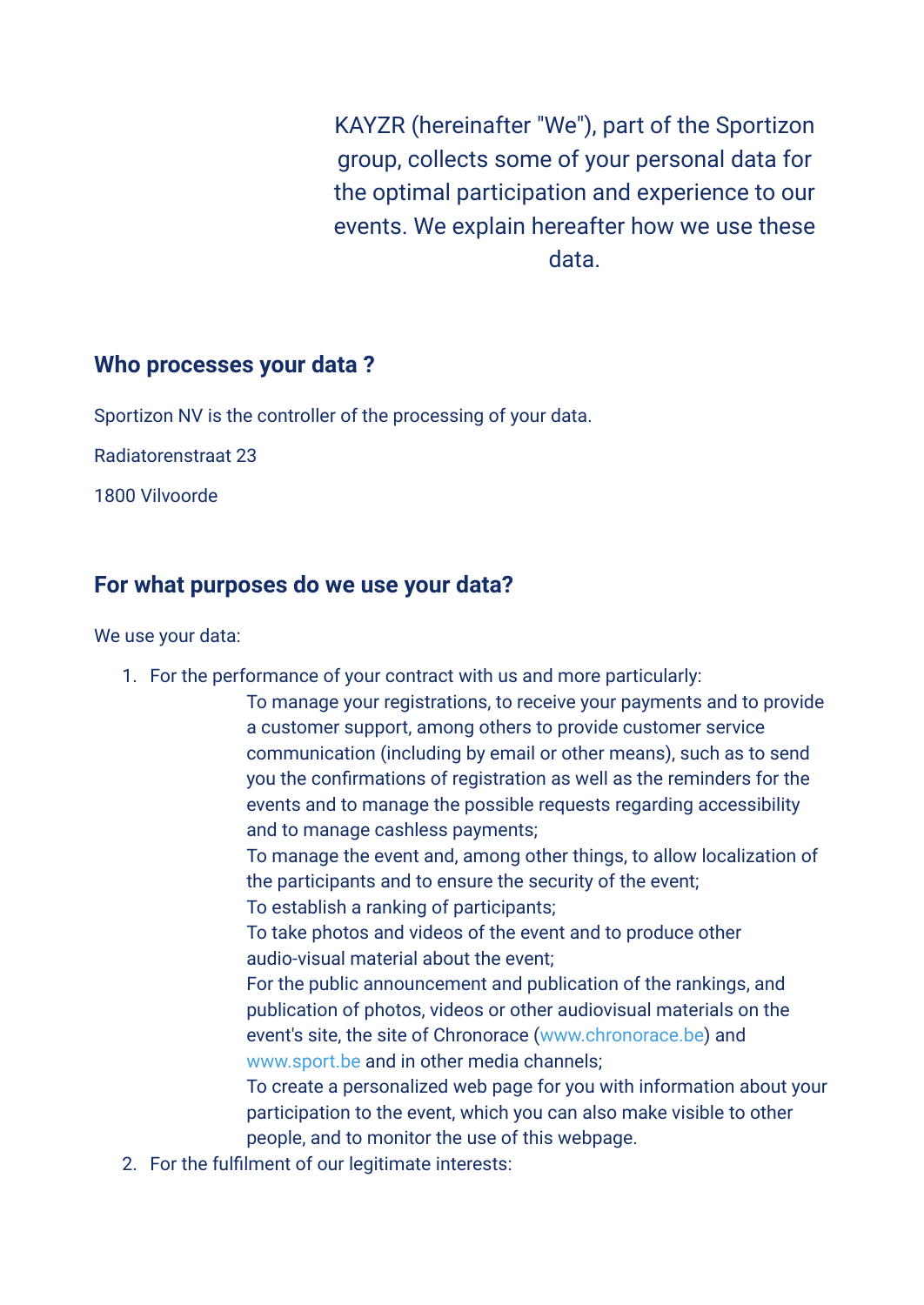- To inform you about our other events and activities that may be of interest to you. You can unsubscribe from our newsletter at any time if you do not wish to receive such information;
- To use the photos and videos on which you are pictured as mood images for the promotion of the event and its future editions (including in social media);
- To provide you with information about the services and products of the partners and sponsors with whom we work for the event you participate in;
- For analysis and market research to improve and adapt our products and services;
- To prevent and detect illegal behavior, to defend or enforce our rights or in other cases permitted by law. For example, to ensure that tickets are in the hands of the actual fans and participants. In this context we may use your data to prevent the resale of tickets, infringements on our intellectual property rights (e.g. our trademark rights or those of our partners), fraud or other criminal offenses;
- To build your profile to help us adapt our services to you;
- 3. We have a legitimate interest in keeping in touch with the participants in our events and to promote and to improve our events.

For photos videos and other audiovisual materials that are not mood images and that clearly aim at using and promotion your image as a central figure, your consent will be requested if used for promotional purposes.

- 4. And, possible provided you have consented hereto:
	- To process your health data to respond to requests for accessibility or allergies;
	- To transfer your data to the partners and sponsors with whom we work to allow them to provide you with information about their services and products;
	- To allow other companies of the Sportizon group to send you information about the events they organize;
	- To send your information to partners for later use by them (including for photos and other audio-visual material on which you appear as the central element);
- 5. You always have the right to withdraw your consent.

# **Which data do we use ?**

We use the data entered during the registration process, including: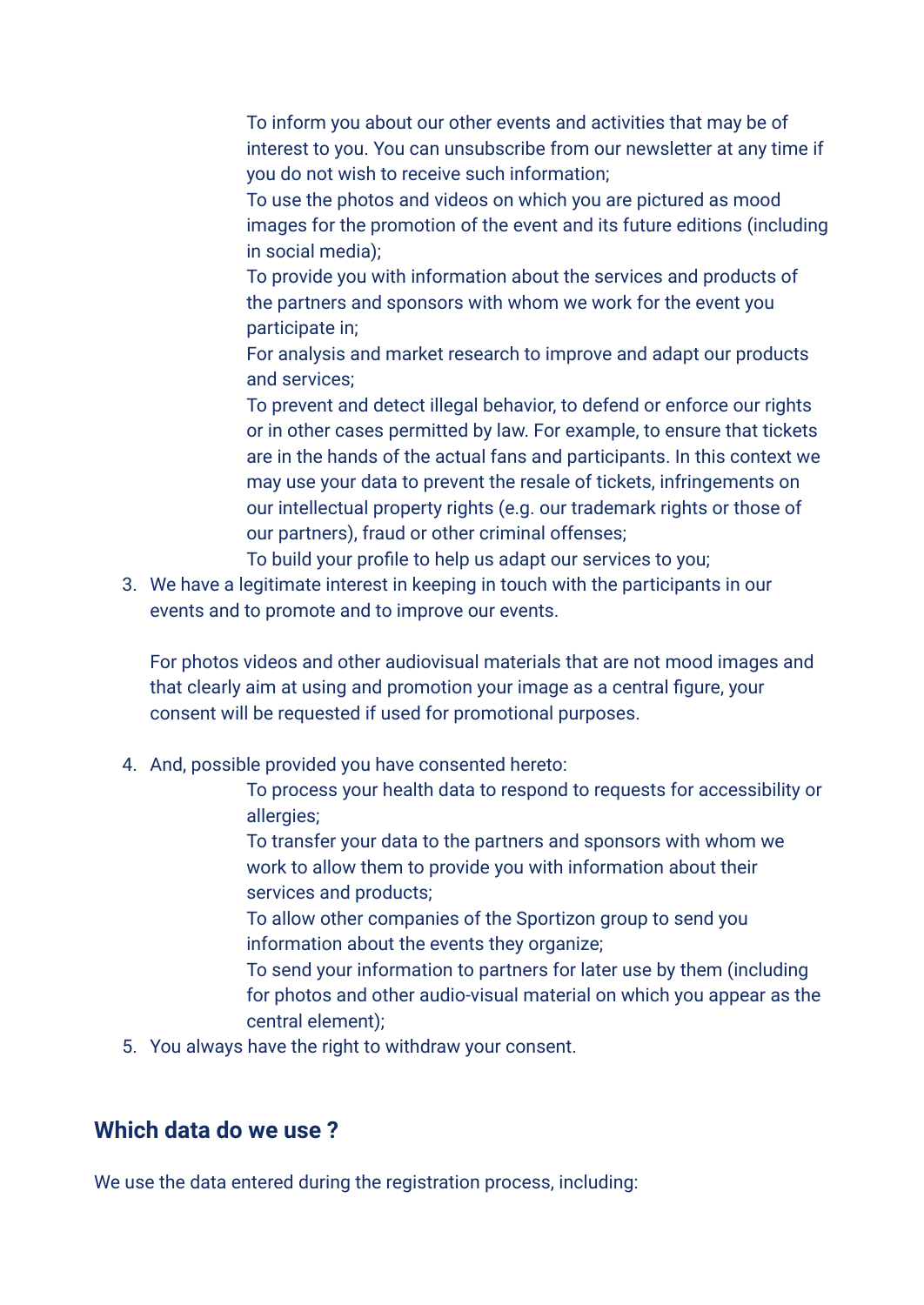Name and surname ; Age: Gender ; Address ;

Telephone number; Phone number for urgent calls; Nationality; Team name (if a member of a team); Participant number; Payment details; Information you send us as part of your communications with us.

In addition to this information, we sometimes use the following personal data:

Photo, video and other audio-visual material;

Localization during the event;

Results for publication;

When you attend one of our events, we can collect your date through (i) security video camera's (we use signs when such cameras are being used) and (ii) if available, via cashless wrist payment bands which are used for access to the events or to make payments at the site of the event; When you use our websites or app, we collect information such as the browser and device you use, your IP address, your location, the website where you come from, how you use our website/app, or the website you visit when you leave our website/app. See our cookie policy for more information on how we collect that information.

When you use a social media feature on our website or in apps and post information on social media, the social media site provides us with information about you.

If you have accessibility requests, we want to make sure you have the best experience when attending our events. To do this, we need to collect data about your needs (which may include processing information about your mental or physical health).

In the rare cases where we collect personal information from children, we always ask permission from their parents and we always collect this information only for the purposes specified at the time we collect it.

### **How long do we keep these data ?**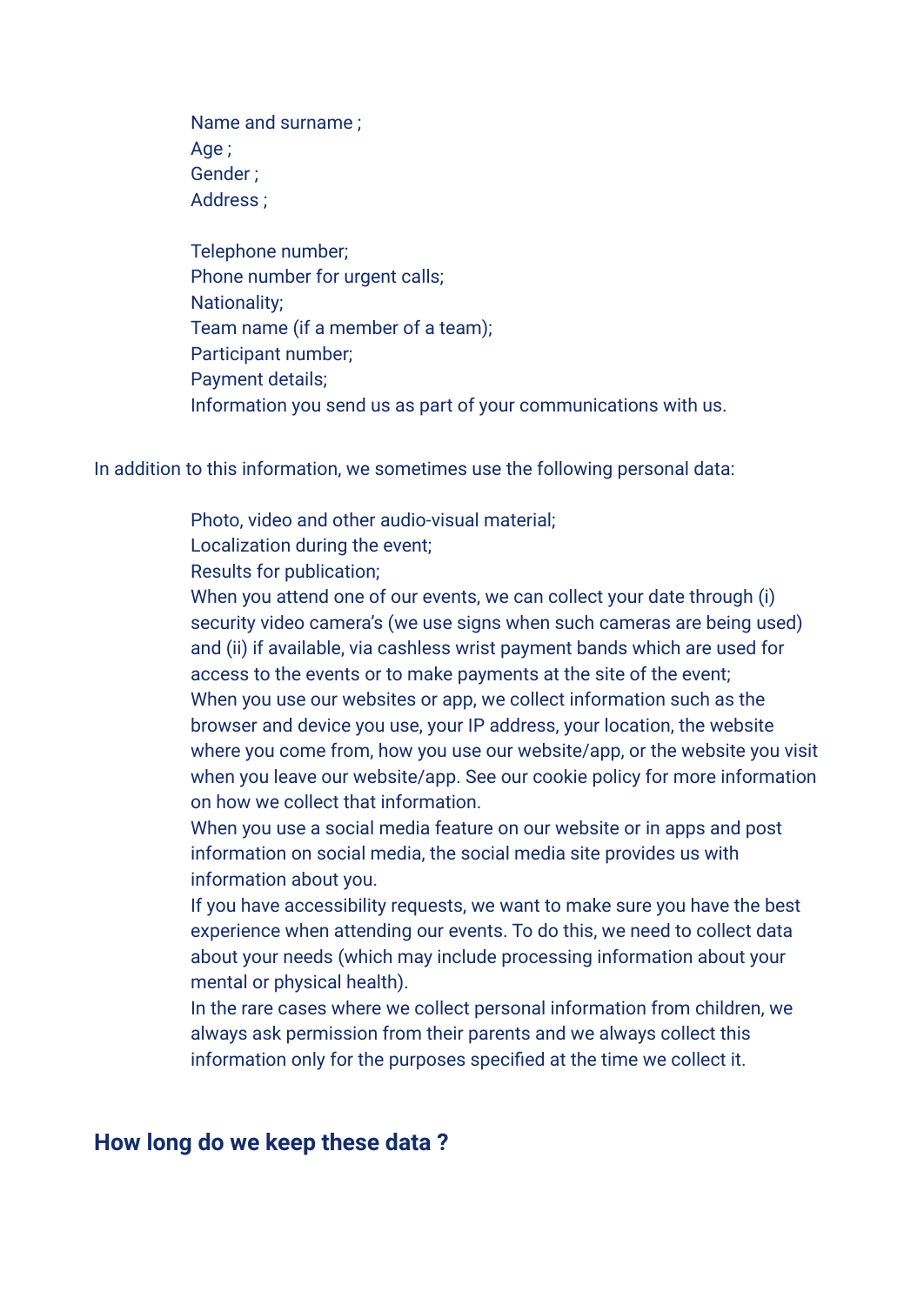We will not retain your data for longer than necessary to (i) provide you with the services you have requested, (ii) for the purposes described in this document, and (iii) for the legal purposes for which we are required to retain these data.

If we collect images from security cameras, we will keep them for a maximum of one month after the event. Your details (last name, first name, e-mail and event for which you have registered) are stored indefinitely to inform you about other events. You have the right to, at any time, request not to receive such information. Your contact information will then be deleted.

By exception, photos and other audiovisual material can be used as atmosphere images and for promotional purposes for an unlimited period of time. We will delete your data in a secure manner when they are no longer required for such purposes, and in accordance with the policies of our company.

## **Who do we share your information with and why?**

We sometimes use third parties, subcontractors, external service providers, companies and other bodies of the Sportizon group, specialized in certain activities:

- Timing, registration, ranking, photographers, technical support, marketing, reporting, VIP packages and hospitality, etc.;
- Cloud service providers that provide IT-infrastructure on which our products and services are built;
- Our co-sponsors and partners for events that organize or provide specific services during an event;
- Third parties who deliver the services and products you have purchased (e.g. merchandising products) so that they can process and deliver your orders ; The people who would be the successors of our company or part of it.

We have entered into the necessary arrangements with them, meaning that they will only process your data for us.

Some of our subcontractors process your data outside the European Union. Where it is the case, specific measures have been taken to ensure the security of your data: either these subcontractors are located in countries that offer an adequate level of protection to your data, or we have so-called "standard contractual clauses" with them. When we use subcontractors established in the United States, it is also possible that they are part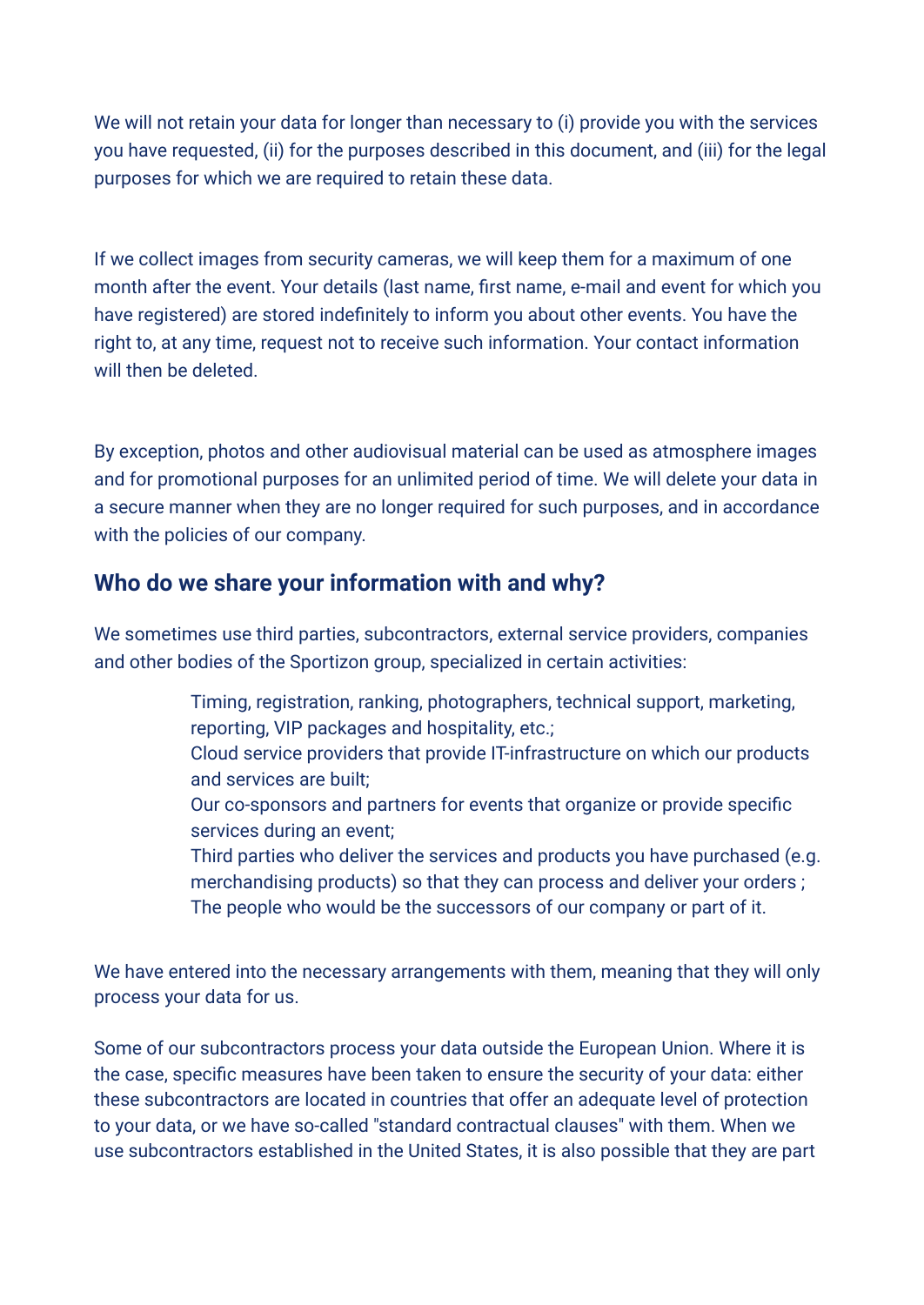of the "Privacy Shield" program. A copy of the measures taken to provide adequate security to your data can be requested by sending an e-mail to privacy@Sportizon.com.

We will not share your information with third parties except:

To the authorities or other competent bodies when it is legally required or authorized or for medical or security reasons (for example, if you do feel unwell during the event); For the publication of results and photos, videos and other audiovisual

material in the various event communication channels ;

If you have agreed with this transfer.

The ranking in which your results are listed is communicated to the public (and the media), as well as promotional images and atmosphere images, including photos and other audiovisual material.

# **Your rights !**

You have the right to access your personal data and have them corrected. You also have the right in certain circumstances, to oppose their use or request their deletion and the right to request a limitation of processing, as well as the right to request the transfer of your data, in accordance with Articles 15 to 20 of the GDPR (General Regulation on Data Protection).

# **You also have the right to oppose their use for direct marketing purposes, free of charge.**

To exercise the above rights, send an e-mail to privacy@Sportizon.com with your surname, name and the name of the event you attended. A proof of your identity may be requested.

We draw your attention to the fact that certain personal data may be excluded from the right of access, rectification, opposition, deletion or deletion, in accordance with applicable law.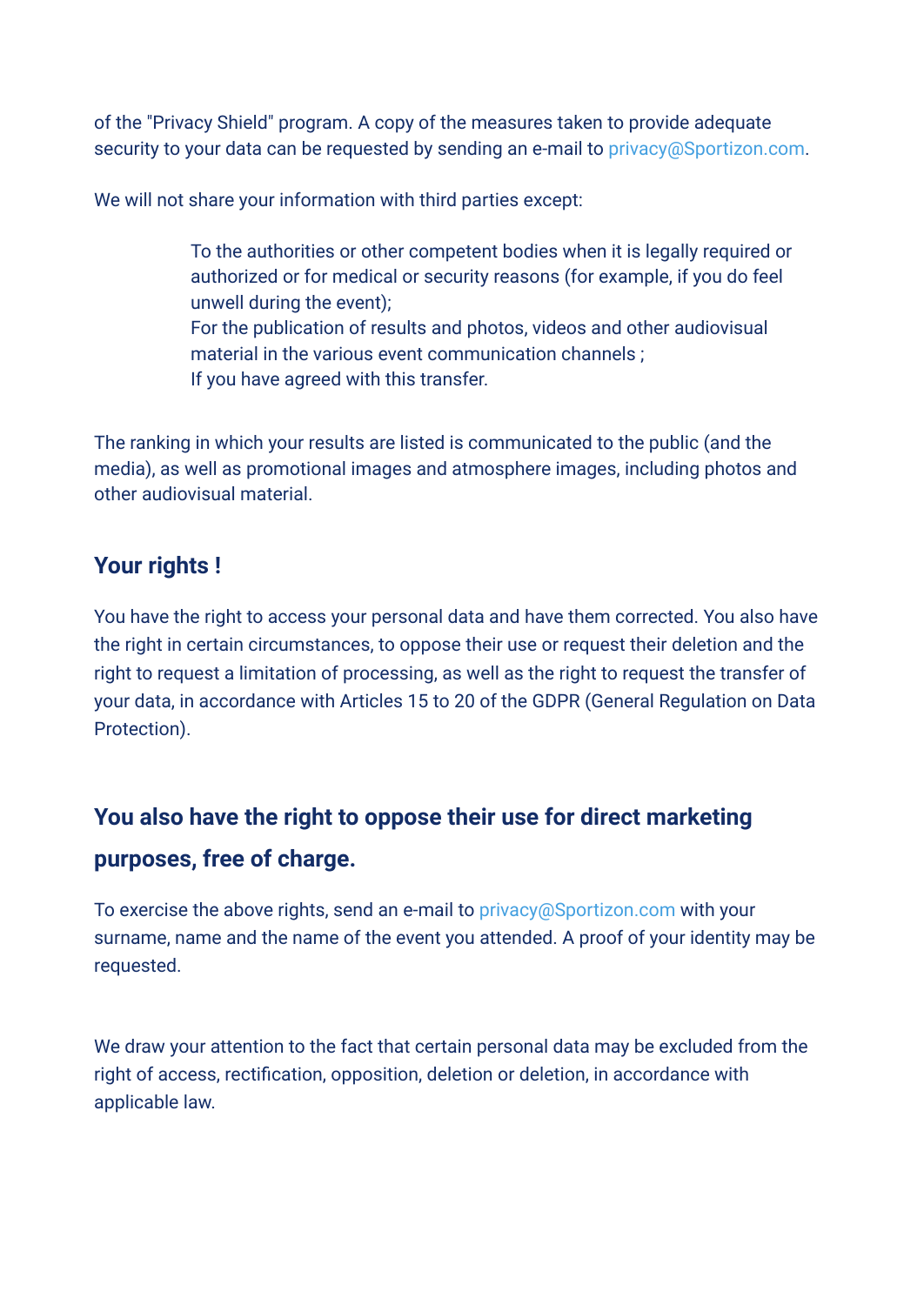# **Publication of results**

Establishing a ranking of participants is inherent to a competition such as the event. It is therefore part of the contract concerning participation to the event.

The rankings are published on the website of the event (if the event has a dedicated website), as well as on the Chronorace website ([www.chronorace.be\)](https://www.chronorace.be/), on the website [www.sport.be](http://www.sport.be/) and on other websites or in other media.

Requests to delete your results from the ranking will not be accepted if that can affect the results.

Professionals, semi-professionals and participants who have won a prize or medal during the event cannot asked to be removed from the list of results. Other participants may send a request to be deleted from the ranking. Their participation number, surname and name, as well as their age will be deleted, so that their identification will not be possible anymore after deletion of these information. This request can be sent to privacy@Sportizon.com and must contain the event, the name and first name; proof of identity may be required.

## **Using photos and video**

Photos and videos can be taken in the course of the event and any other audio-visual material can be produced.

The event takes place in places accessible to the public. By participating in a public event, you agree that photos, videos and any other audio-visual material of the event are taken on which you are visible but wherein your person is not the central point of focus. We have a legitimate interest in using such photos videos and other audio-visual material for the promotion and experience of our events.

Pictures and other audio-visual material wherein you are the central point of focus can also be taken. We have a legitimate interest to use these photos and audio-visual